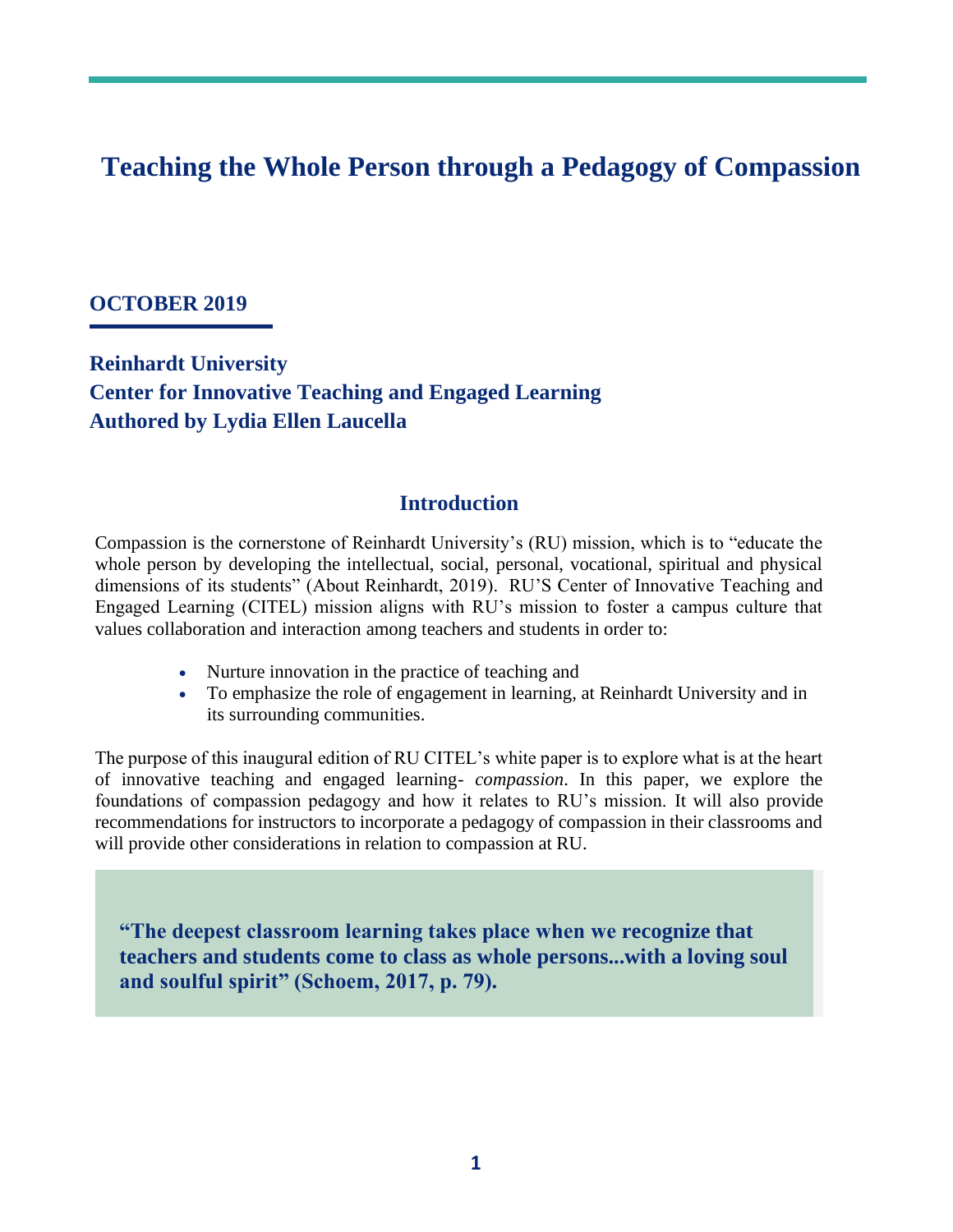## **Working Toward A Pedagogy of Compassion to Teach the Whole Person**

Friere's (1970) work, *The Pedagogy of the Oppressed,* is one of the foundational texts of critical pedagogy- this pedagogical stance encourages critical consciousness. Critical consciousness requires developing an in-depth understanding of the world *and* its contradictions. Thereby, exploring oppression in one's own life develops a critical consciousness of the human experience. In other words, as exploration of the human experience is the keystone to a liberal arts education, and the human experience involves suffering, then teaching is an act of compassion in that compassion is the act of suffering together and is necessary to the human experience (Vandeyar & Swart, 2013).

Teaching to the whole person involves tapping into students' cognitive, affective, physical and spiritual development (Jacobs and Alcock, 2019). In fact, "even in a time of increased emphasis on the pragmatics of education for employment, we see that students still wish to explore the values, meaning, and purpose of their lives while in college...[so] if we are to educate the whole human being, then these dimensions of their nature cannot be forgotten" (Palmer, Zajonc, & Scribner, 2010, p.117). Focusing on educating the whole person requires understanding individuals and their relationships to others and to their community (Jacobs and Alcock, 2019).

A compassionate teacher supports the intricate relationality of teaching. In a compassionate classroom, teaching is reciprocal and participatory- teachers and students collaboratively create deep knowledge of content that is used and developed in authentic contexts (Wilson & Peterson, 2006). In a compassionate classroom, students develop a trusting relationship with the instructor, with other students, and with the content. A pedagogy of compassion allows us to put the heart of education back into our teaching. Compassion pedagogy is the foundation of good teaching- "a great teacher with a strong connection to a student makes all the difference" (Lipka, 2019, p.12). When we put our heart into teaching, we can teach to the whole person.

Properly fostering these relationships allows students to produce meaningful learning experiences. In addition, a compassionate teacher recognizes individual student abilities, differences, and prior knowledge, which all contribute to the development of engaged pedagogical practices (Reiner & Willingham, 2010). There is a triad of relationships that exists in our classrooms that we should consider (Schoem, 2017):

- The teacher-to-student relationship.
- The student-to-student relationship.
- The teacher and student relationship- to- content.

By innovating this triad of relationships, we can provide support for students on their varied learning paths *and* journeys through life while creating a sense of institutional belonging.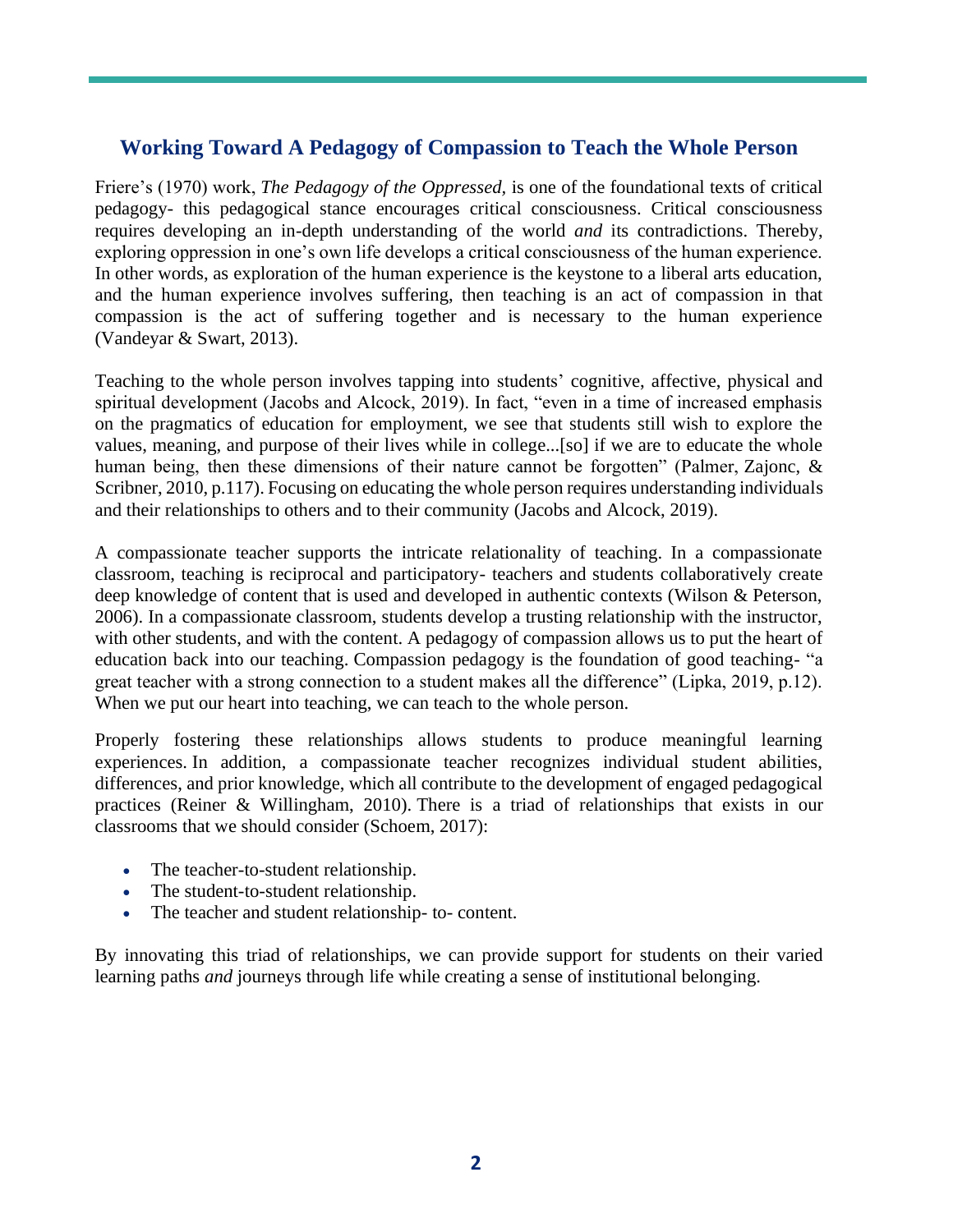*Figure 1*. Relational Teaching. This figure depicts relational teaching as described by Schoem (2017).



However, there are factors that can disrupt our ability to foster these relationships- "the life experiences these students have outside of school and the problems they face daily; which we often disregard as irrelevant to the classroom, permeate their success in the classroom" (Hernandez, 2016, p. 4). Therefore, it is imperative to provide safe, compassionate spaces for our students to explore the human experience.

## **Model compassion**

What can you do to demonstrate compassion? Don't assume that students know that you care. Students come to our classes with varied educational and life experiences with compassion. Consider the following in your courses:

- State that you care and state it often.
- Show concern by reaching out to students who don't show up to face-to-face and/or online courses.
- Provide focused and positive feedback when appropriate.
- Provide small, frequent encouraging moments. When students show growth, praise them for it. When students need a little extra push, willfully give it to them.
- Demonstrate that you are truly invested in their learning- come to class prepared, show patience, make yourself available to your students.
- Provide learning experiences that require students to apply compassion- consider incorporating service learning or similar opportunities that require students to participate in compassionate practices.

## **Always assess disengaged behaviors.**

Students tend to disengage by manifesting what could be considered disrespectful or disruptive classroom behaviors. For example, students might fall asleep in class, talk out of turn, engage in attention-seeking behaviors, check their phone often, come to class late, miss class, miss assignments, sit in the back of the class, or seem disinterested in the subject. These instances of student disengagement should always be assessed.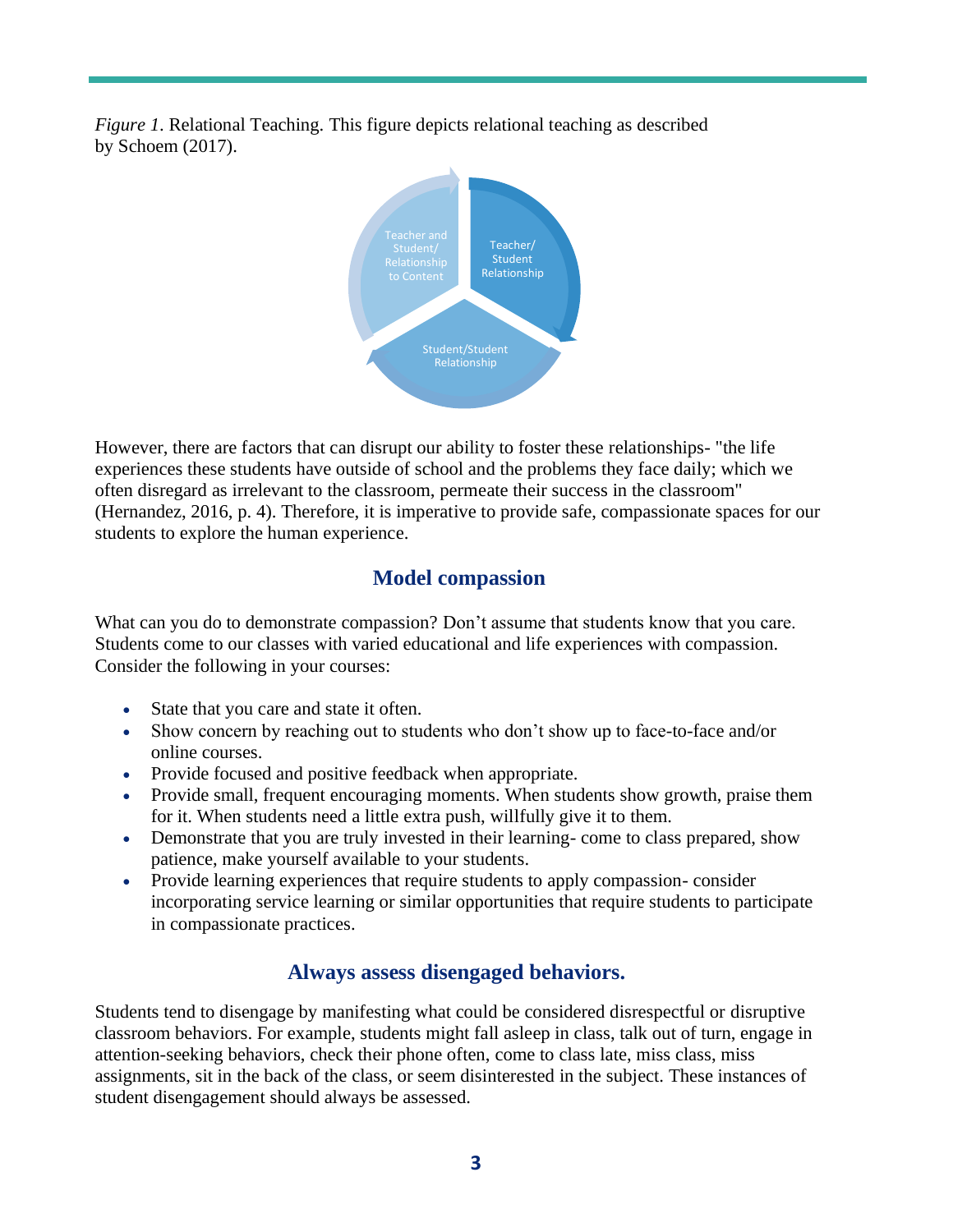An instructor should be slow to assume that students are disengaged because they don't like the professor or the material. Some students might be having difficulty acclimating to college or to a classroom environment where the instructor is invested in them. Others might be struggling with serious personal and/or family situations. Among the common issues that affect young adult college students that we often fail to consider are: homelessness, poverty, family conflict, longterm family or personal illness, mental illness, family obligations, fatigue from athletics or from working multiple jobs, and being a working parent.

#### **What can you do to assess disengagement?**

- **Ask questions!**  Ask students if they are okay and what they need help with. Sometimes this simple action is enough to show compassion and can resolve the issue. Sometimes you will find that students will reveal the reason behind their disengagement. If this is a more serious issue and students need to talk in private, offer an ear (if you are comfortable with this) or point them toward the appropriate campus support systems.
- **Report student behavior-** if you are concerned about your student's behavior or personal situation, you should reach out the student and let them know that you would like to find extra resources to help them. Reach out to campus officials who can help.

### **Considerations**

RU and CITEL's mission to develop and foster relationships between the teacher/student and the larger community by educating the whole person can be accomplished by incorporating a pedagogy of compassion. A pedagogy of compassion not only has implications on the success of the institution to achieve its mission, it also has enormous implications on the success of a student and his/her ability to create meaningful, learning experiences. For instance, "students learn more when they are motivated to do so by the inspiration and enthusiasm of their instructors" (Nilson, 2016, p.26). Compassion pedagogy *is* an engaged teaching practice.

But we must also support each other in the compassionate act of teaching. "The development of the whole student requires the development of the whole faculty member or staff member. Faculty need to be better recognized, evaluated and nurtured for their contributions in meeting the holistic needs of today's college students" (Palmer, Zajonc, Scribner, 2010, p. 171). We should suffer our failures and celebrate our successes together. After all, we are all engaged in the human experience.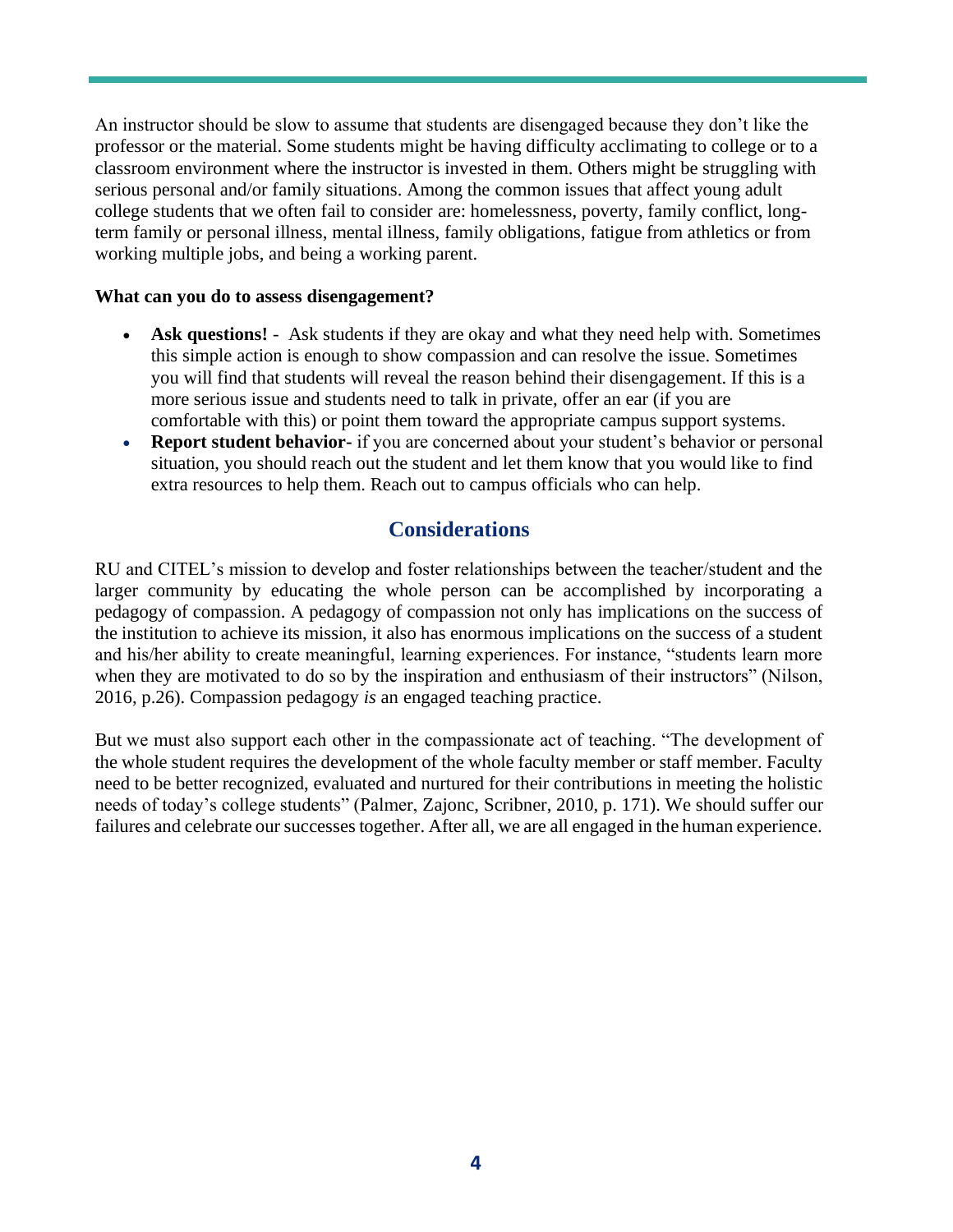#### **References**

About Reinhardt. (2019). Reinhardt University. Retrieved from https://www.reinhardt.edu/about/

Friere, P. (1970). *Pedagogy of the oppressed.* New York: Herder and Herder.

- Hernandez, P. (2016). *The pedagogy of real talk: Engaging, teaching, and connecting with students at risk.* Thousand Oaks, CA: Sage.
- Jacobs, H.H., & Alcock, M. H. (2019). *Bold Moves for Schools.* Retrieved from http://www.ascd.org/publications/books/115013/chapters/Refreshed-Pedagogy-for-the- Contemporary-Learner.aspx
- Lipka, S. (2019). The truth about student success: Myths, realities and 30 practices that are working. *The Chronicle of Higher Education,* Washington, D.C.
- Nilson, L. (2016). *Teaching at its best: A research-based resource for college instructors*. New York: Wiley & Sons.
- Palmer, P. J., Zajonc, A., Scribner. M. (2010). *The heart of higher education: A call to renewal. Transforming the academy through collegial conversations.* San Francisco, CA: Jossey-Bass.
- Rashedi, R., Plante, T.G., Callister, E.S. (2015). Compassion development in higher education. *Journal of Psychology and Theology, 25*(2), 131-139.
- Reiner, C. & Willingham, D. (2010). The myth of learning styles. Retrieved from <https://www.tandfonline.com/doi/abs/10.1080/00091383.2010.503139>
- Schoem, D. (2017). Relational teaching and learning: The classroom as community and the community as classroom. In D. Schoem, C. Modey, E. P. St. John (Eds.), *Teaching the whole student* (79-99). Sterling, VA: Stylus Publishing, in association with AAC&U.
- Vandeyar, S., & Swart, R. (2016). Educational change: A case for a 'pedagogy of compassion'.  *UNISA: Education as Change, 20*(30), 141-159.

Wilson, S. & Peterson, P. (2006). Theories of learning and teaching. What do they mean for